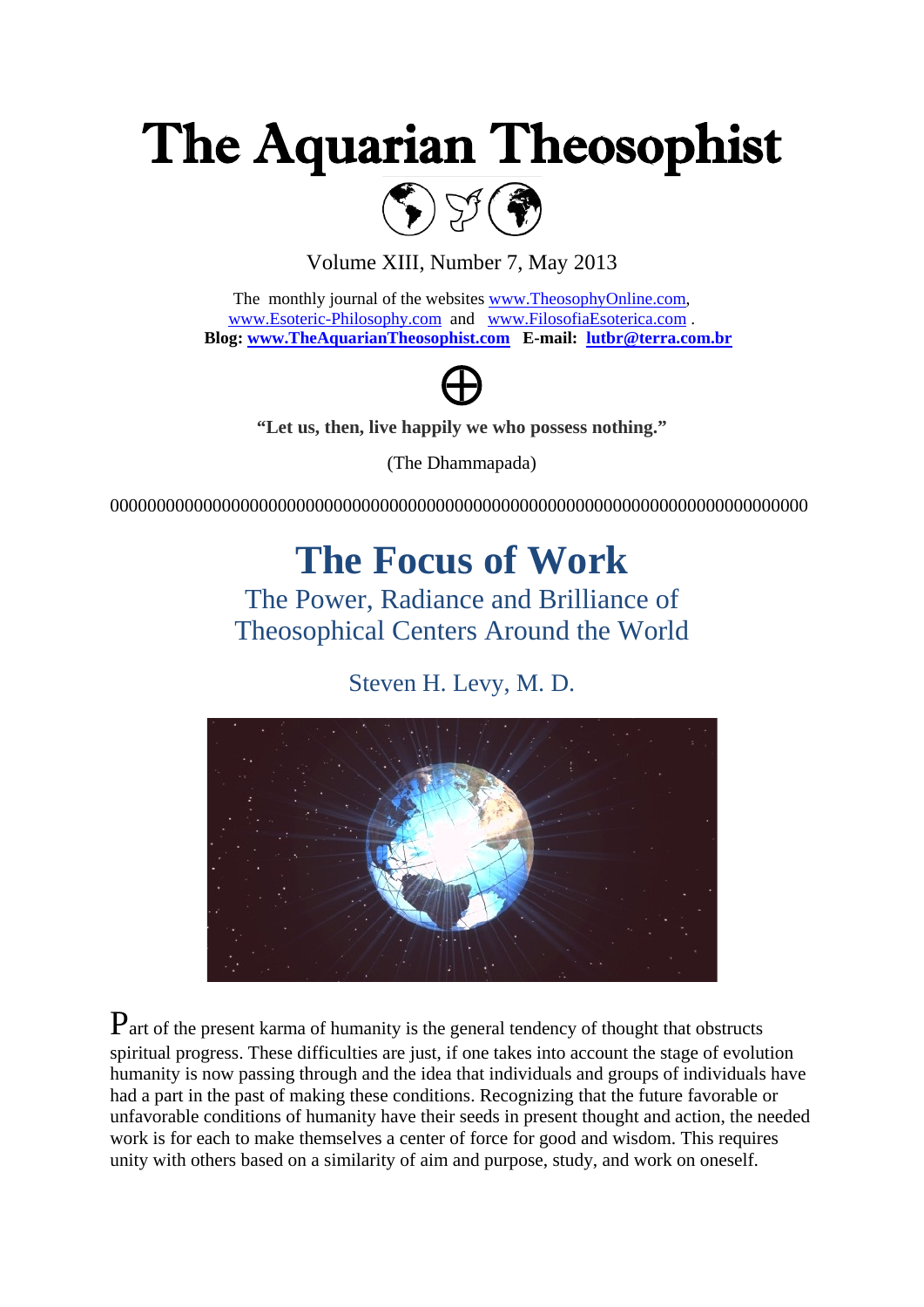The theosophist is not immune to the prevailing tendencies of selfish and materialistic thought and feeling. These faults and weaknesses of the human nature at present are either active in greater or lesser degree, or lie dormant awaiting the right circumstances to exert their influence. There is either the work of forcing oneself out of these grooves and filling them up with right thought and feeling, or the need to be ever mindful of their potentiality. In this way, each one contributes to creating favorable conditions in the future when more aid can be given to individuals and humanity by the Great Founders of the Theosophical Movement.

As W. Q. Judge writes:

"We have, each one of us, to make ourselves a centre of light - a picture gallery from which shall be projected on the astral light such scenes, such influences, such thoughts, as may influence many for good, shall thus arouse a new current, and then finally result in drawing back the great and the good from other spheres, from beyond the earth." **[1]**

Our greatest allies in this part of the cycle are perseverance and patience with ourselves and with the law of karma that has absolute sway over the affairs of individuals and humanity.

We may aspire to be companions and co-workers to the best of our capacity with the Elder Brothers of humanity who watch over the progress of the race and do what They can under law. The presence of so many centers of theosophical light, as we now have, is quite a remarkable thing in our age, or any age. However, the number of centers is not the primary importance. Rather, it is the power, radiance and brilliance of the light of the center under our influence that should be the main focus of work.

#### NOTE:

**[1]** "Letters That Have Helped Me", William Q. Judge, The Theosophy Company, Los Angeles, California, 1946, p. 73.



Delay for "better conditions" or "another life" avails nothing. Our natures were engendered by action through the ages; only by action will they be changed. Conditions will not grow better by delay; they will grow worse - from the standpoint of Soul - and finally end in renunciation of the Path for this life and rebirth in the old darkness for another. The task of reform may seem impossible; but its beginning will never be any more possible than now. TRY!

[From the article "When Action Produces Joy", by John Garrigues, which is available at [www.TheosophyOnline.com](http://www.theosophyonline.com/) .]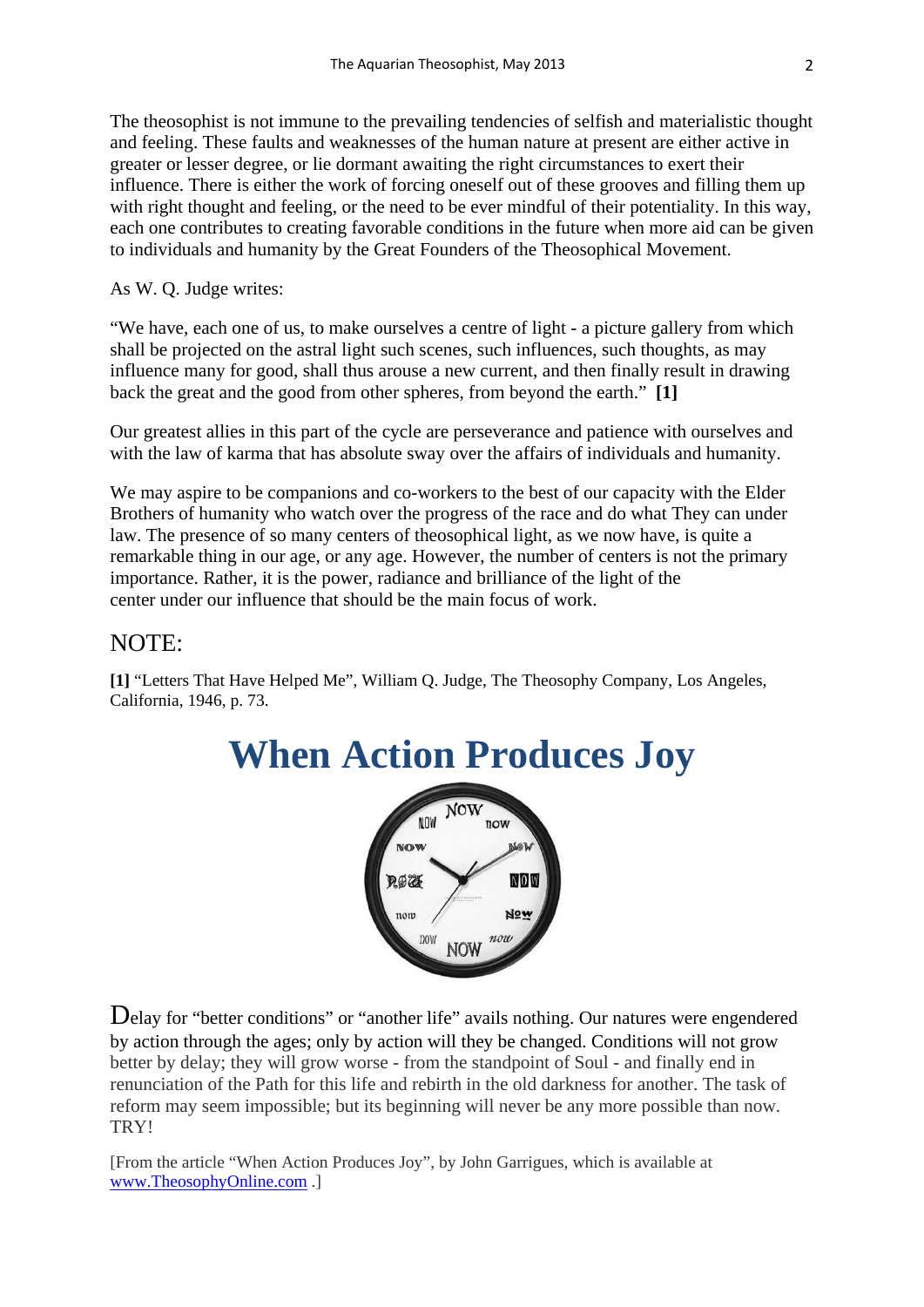## **The Wise Sayings of a Fool**

The Transcript of an Imaginary Talk, and A Practical Lesson in Modesty and Realism



00000000000000000000000000000000000000000

*We reproduce below the words of an anonymous leader of the esoteric movement, during a 2013 private talk delivered to a selected number of his imaginary disciples.*

000000000000000000000000000000000000000000000000000

To you only, my closest and most trusted friends, I'm forced to confess one thing: the planetary strength of my extraordinary wisdom is second only to my extreme humbleness.

Indeed, everywhere I go, my modesty attracts the attention and praise of the wisest. However, the fact that I am in the divine presence of my own higher self does not prevent me from bumping into facts once in a while; and some of them are rather sobering. I'll give you an example.

I'd be a Taoist Immortal already - a perfected soul - if it were not for one particular circumstance -, the amount of ignorance that I have accumulated during a surprising number of incarnations.

I'd be the wisest sage I have ever met, had I not such a lack of wisdom. In order to get rid of this uncomfortable circumstance, perhaps I should make an effort to find some wisdom myself in the next few weeks, or lifetimes. Yet my willingness to self-sacrifice is so great that I prefer teaching you instead, about how best to save *your* souls. For those who know act accordingly, while we who don't know prefer humbly teaching others.



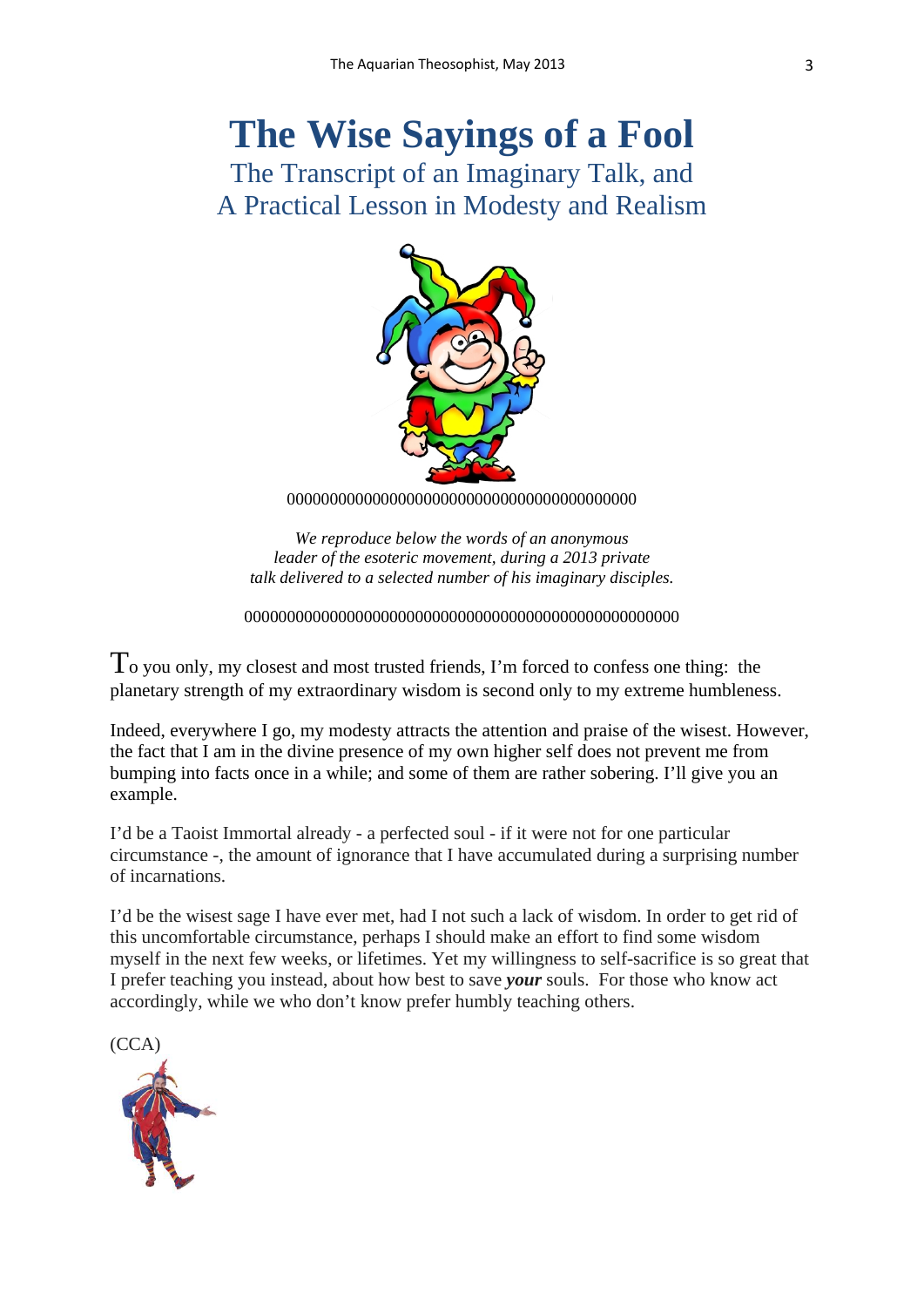### **To the Man in the Street** Belief Is the Yardstick By Which We Measure the Importance of Events

John Garrigues



000000000000000000000000000000000000000000

The following article was first published at "Theosophy" magazine, Los Angeles, in its March 1913 edition, p. 169-73, with no indication as to its author. It was also reproduced at "The Aquarian Theosophist", Vol. VI, ULT-Birthday Issue, February, 2006, pp. 4-8.

0000000000000000000000000000000000000000000000000000000000

Unless Theosophy has something definite to offer to the man in the street it may as well disappear from the field of human interest. If its mission is only to coteries of learning or curiosity it is unworthy the devotion of those who promulgate and defend it. If it is inadequate to any need of humanity, if it retires baffled before any problem of fate and fortune, if it fails to make life better worth living and death better worth dying, its advocates may admit that they have misdirected their energies and dedicated their lives amiss.

But it is to the man in the street that Theosophy makes its chief appeal. It is to the masses of humanity - not to the few nor the elect - that its chief gifts are offered. It invites to its study all who would see an orderly law of life in the place of chaotic chance, all who would recognize the operations of an absolute justice dominant over human affairs, all who would enter consciously into an individual existence whose immensities are not limited by death or change.

In protesting against the binding power of creeds we must not overlook the effect of belief upon action and upon character. Every deed of our lives is governed by our conceptions of self interest, although those conceptions may be as lofty as they are often debased. The toiler among the poor is actuated by an exalted sense of self-interest that demands service and compassion. The burglar believes that he will benefit by his theft. Cruelty, greed, and passion all are honest in so far as they are interpretations, or rather misinterpretations, of self-interest.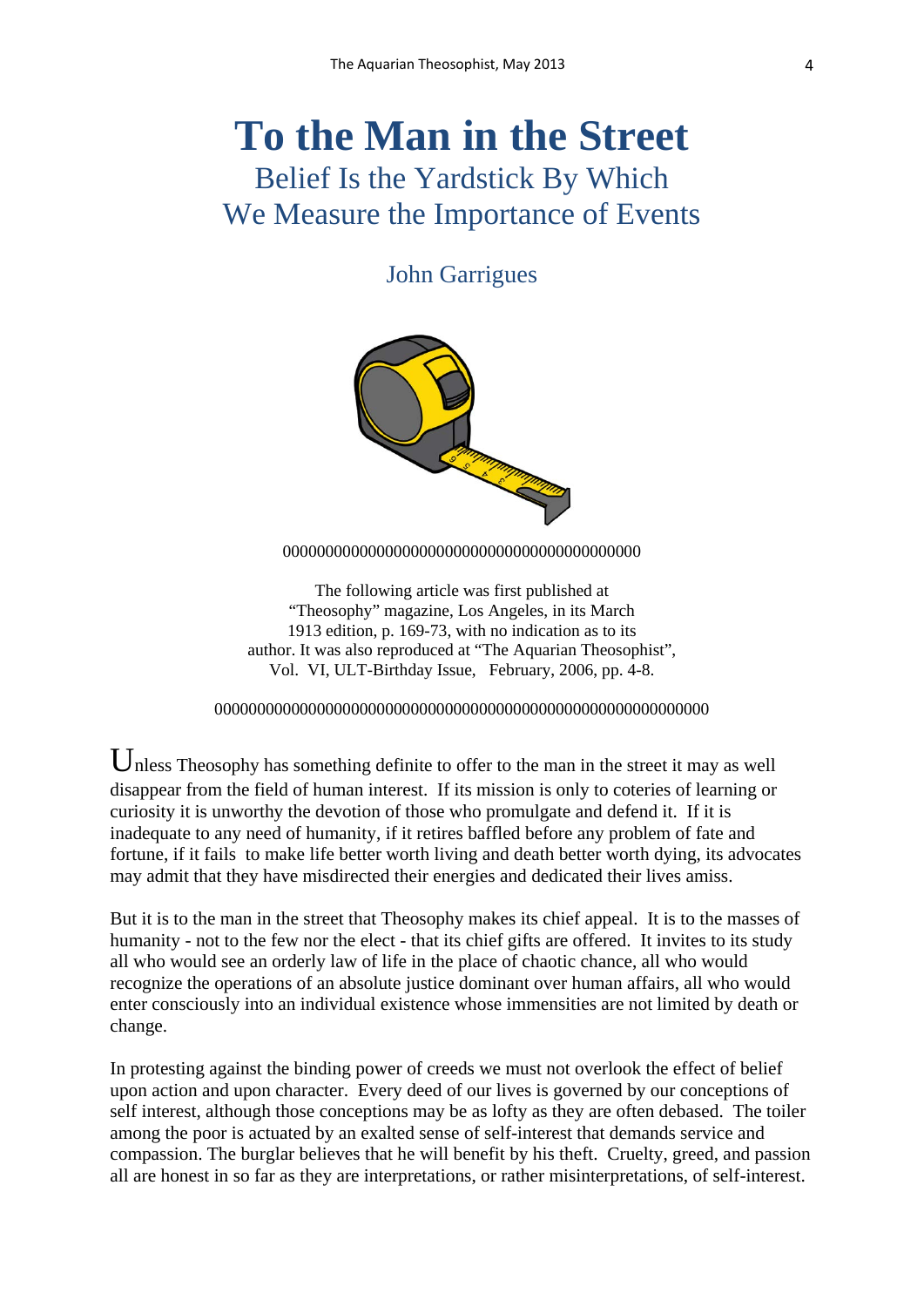According to our readings of life, of time, and of divine law, so will be our actions. Belief governs conduct. It is the yardstick by which we measure the import of events and their value to ourselves. An hour of sunshine is the life of a gnat, a cloud is its tragedy, a drop of rain its extinction. A span of minutes is its standard of values.

It would seem then that religion, which is only another name for philosophy, is actually a standard of values. A religious belief is a yardstick by which we measure the import of events. If we conceive of human life as bounded by birth and by death, with nothingness before and annihilation after, it is obvious that all the events of that life will seem large in inverse proportion to the brevity of the period. A child cries for a broken toy because its conception of life is so narrow as to make the tiny mishap seem a tragedy. Its standard of values is inadequate. Enlarge our time conceptions of life and we dwarf the relative magnitudes of its events and completely change our angle of vision.

In the same way a religious or philosophic conception may change our entire estimate of selfinterest. If we accept the idea of a perpetual and conscious individual life, we must at once rearrange our computations of value. If we believe that the perpetual and conscious individual life is governed by a precise law of cause and effect we shall be tranquil under the disabilities that we shall know to be self-created, and we shall be hopeful of a future in which there will be fewer seeds of ill to fructify.

If we recognize the unity of the life that sweeps through the universe we shall be careful to injure none of its manifestations, and we shall recognize that fraternity is not merely a sentiment but a compelling law that cannot be thwarted. And if we perceive the dominance of an unchanging and resistless law that moves inexorably towards its goal we shall have learned to cast out fear from our hearts. All these things are practical achievements. There is no one whom they do not concern. They come within the scope of the average human intellect. And they give to life a confidence, a strength, and a tranquility that can come from no other source.

Therefore it is evident that every man has some kind of a philosophy of life, even though it be unformulated, even though he be unaware of its existence. Every man without exception is trying to be happy, and his life is governed by some policy that he believes will conduce to his happiness. Every man has some time standard, usually the duration of his own life, or even the duration of his youth, by which he measures the importance of the things that happen to him.

Theosophy thus makes a double appeal to the average man. It tries to show him how he may acquire a true and a permanent happiness. And it tries to furnish him with a new time standard so that he may revise the relative values of his daily experiences. But Theosophy seeks to achieve its end, not by the imposition of dogmas nor by the weight of spiritual authority. It asks only for a courageous facing of known facts and for the inferences logically to be drawn from those facts. In other words, it appeals only to universal knowledge and to the reasoning faculty.

Let us then take the two groups of facts most apparent to us, that is to say the facts of consciousness and the facts of experience. It is obvious that consciousness and character are being continually changed by events of experience. Every event that befalls us adds somewhat to the knowledge that governs our future actions. In other words it changes our character, however slightly. And every such change increases our happiness, or detracts from it. So true is this that every man has made for himself a certain classification of the things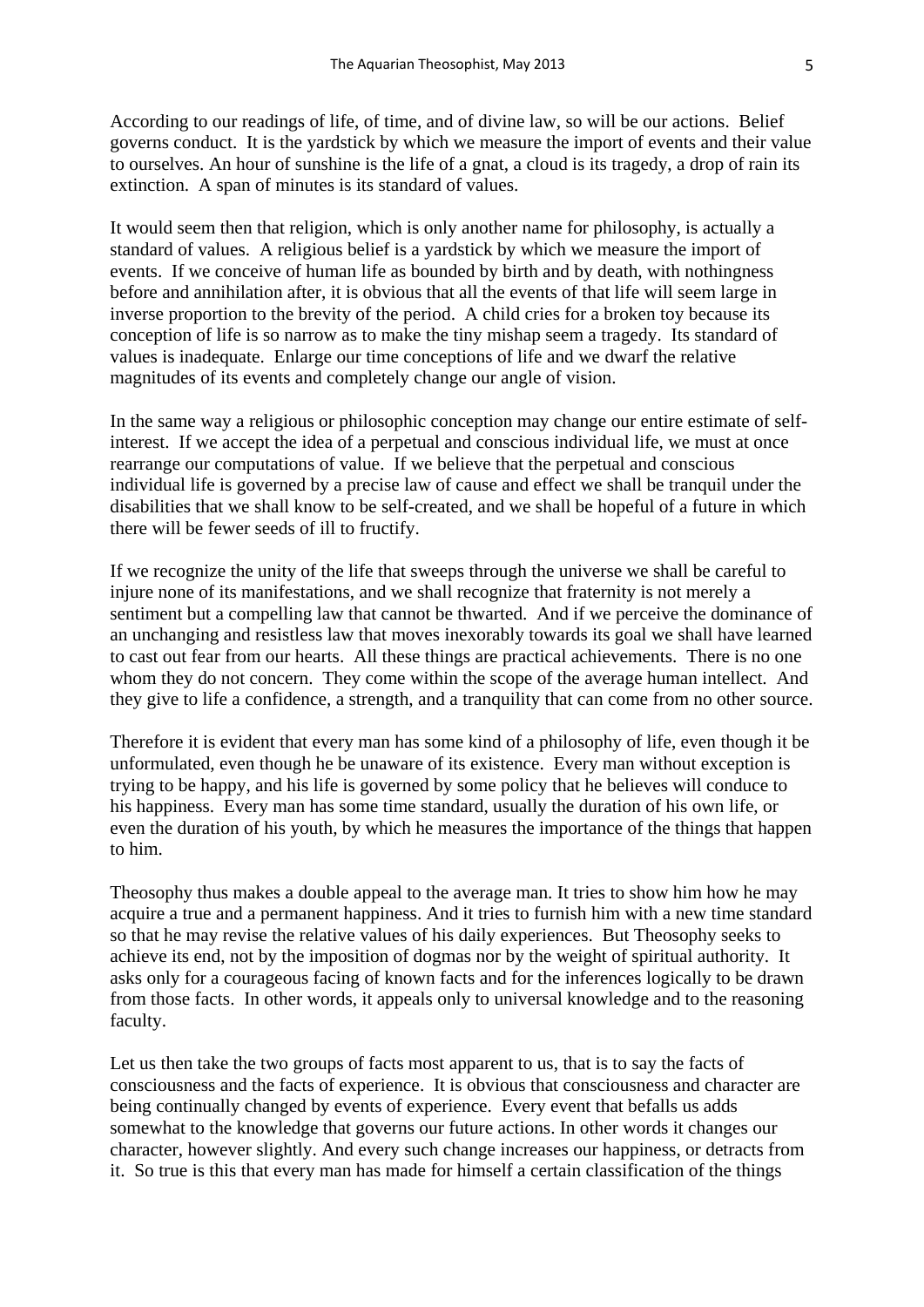that he must not do because they bring unhappiness, and of the things that he ought to do because they bring happiness. He may be wholly wrong in his judgment, he may have based it upon ignorance, but at least he has attempted to reach a judgment, and to discriminate between the things that are good for him and the things that are had for him.

And every experience whether good or evil has changed his character. It is then evident that nature is trying to teach him something, that inasmuch as his character is being constantly changed by experience there must be somewhere in the great mind of nature a destination, a plan, an intention. If we see the foundations and the framework of an unfinished house we know them for exactly what they are, and we may even foresee the ultimate form and appearance of the house when the builder shall have finished his work. We know that somewhere there is an architect's plan, a blue print, that there is purpose and design behind every hammer stroke, that there is no detail too insignificant to find its place. The acorn bursting in the ground is the prediction of the oak tree.

Wherever there is motion or change there also there must be intention, a destination, and an architect's plan. Theosophy asks the average man to look at the changes in his own character, at the praise and blame of conscience which bring happiness and unhappiness, and so to ask himself what is the intention of evolutionary nature toward him, what is it that nature would have him be. In other words, what is the architect's plan of this unfinished human house. Surely there can be no other question so practical as this.

And as soon as we recognize that there is a plan, that we ourselves are uncompleted structures, we see at once that the limits of one earth life are pitifully inadequate for its completion. And it is a plan that can be completed nowhere else but on earth, since it concerns itself mainly with our bearing toward our fellow men. We have been born with certain characters, that is to say with certain tendencies in our bearing toward others. As we live through our lives these characters have been gradually changing by experience. Since experience is thus obviously the only factor in a change of character it is evident that the character with which we are born must have been fashioned at some time by experiences of the same nature as those that are now changing it. And since it is equally evident that our characters are still unfinished structures, far short of nature's design, the process of experiencing must be continued, and continued under like conditions to the present, that is to say, by human contact under earth conditions. And so we reach what may be called the central Theosophic tenet, that all evolution has a destination, and that it proceeds toward that destination through a process of reembodiment or reincarnation in which the law of ethical cause and effect holds sway: "Whatsoever a man soweth that shall he also reap." And in this there is no dogma, no authority, no supernatural revelation. It is simply an irresistible deduction from obvious facts.

Now it would be possible to argue at great length in support of the contentions **(1)** that there is one, Universal Life sweeping through all the kingdoms of nature and that we ourselves are expressions of that One Life and separated from one another only by the illusions of the selfish personality. **(2)** That the method of evolution is through constant re-embodiments or reincarnations which are knit together by the law of cause and effect, such law assuming an ethical aspect in human evolution and producing such circumstances in each earth life as have been earned by the thoughts and acts of the lives that preceded it. **(3)** That all evolutionary movements are regulated by a precise and cyclic law, and that nowhere in the universe or in human life can there be such a thing as chance or a permanent injustice. It would be easy to show that these great postulates have been the basis of every religion that the world has ever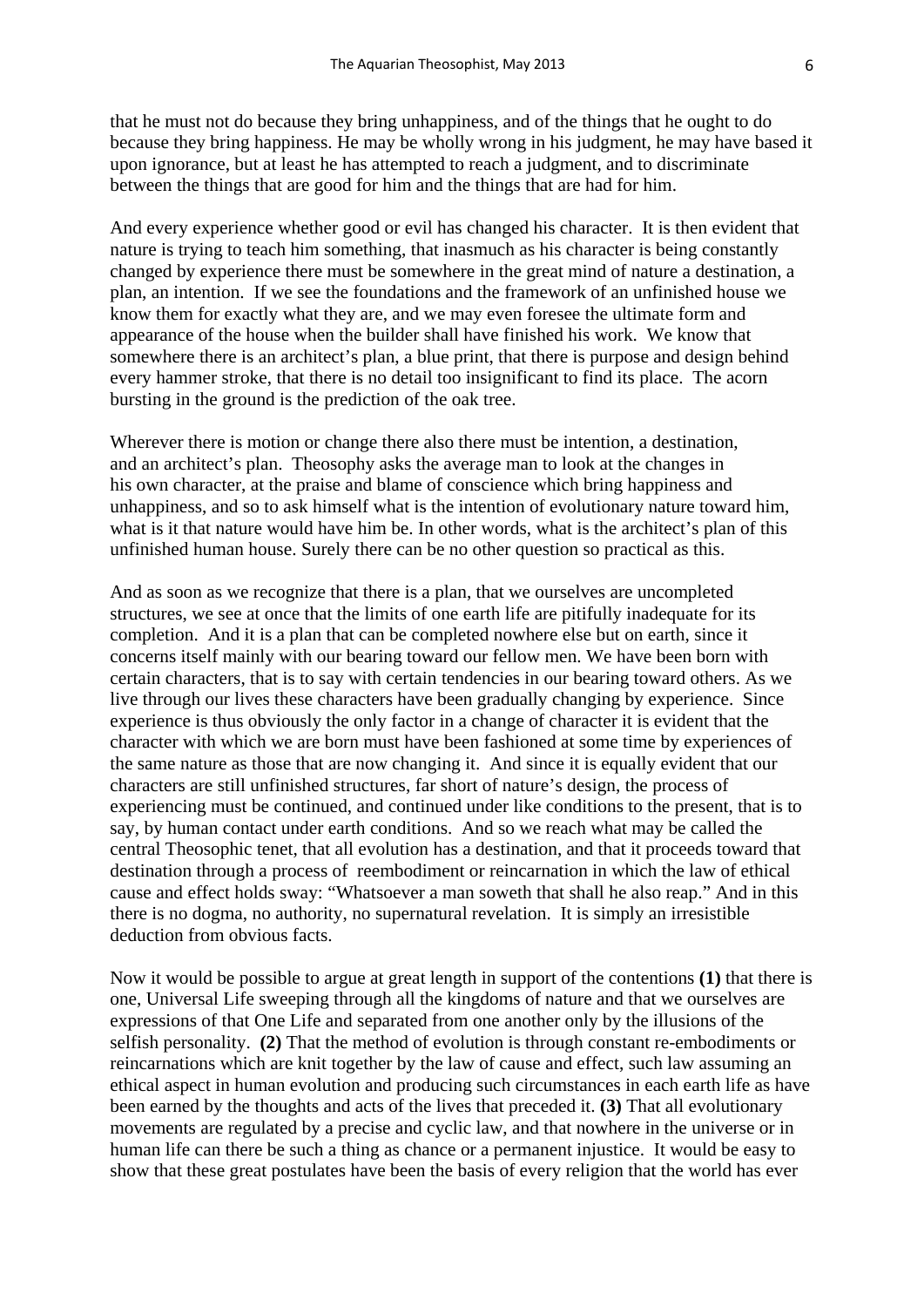known and that they are commended alike by reason and by experience. But the present object is not to argue about these things but merely to state them, to leave them for consideration, and to suggest the effect that they must have upon the lives of those who accept them as truths.

The effect must be an immense and a radical one. In the first place they will change all our conceptions of time and therefore of the relative values of the events that move in time. Instead of imagining ourselves as coming at birth from an impenetrable darkness, with darkness for our destination, we shall now see ourselves as being's that have lived for ever, and who will live for ever, and in whom consciousness can never be extinguished even for a moment.

The memory of the brain may fail to bridge the abysses of time, but somewhere within the depths of our being, or rather upon its heights, we shall recognize the existence of a soul in which all memories of the past are stored, all knowledge and all power, and that nothing hides us from that radiance except the self-imposed limitations of personality and the love of self. In the presence of such a realization what room can there be for the paltry ambitions, greeds, fears, and griefs that now fill our tortured lives? Against that stupendous background of time all these things sink into insignificance and to their true values. They seemed large only when we viewed them against a background of a few score years, only when we measured them by the false standards of a few score years. Look at them now against the background of a conscious eternity and forever they lose their power to wound. At last we learn the true value of events, and we are lifted by that new wisdom beyond the reach of personal sorrow. We are no longer as children who cry over broken toys.

But the Theosophic philosophy will do more than this. The light of law will lift us forever beyond the reach of fear, because we shall know that a cruel or indifferent chance has no part nor lot in our fortunes, that we are masters of our fate and the captain of our soul.

And how pitifully, how abjectly, we now cringe before our fears. We are afraid of poverty, afraid of death, afraid of disease. We imagine ourselves as fortified citadels besieged by a pitiless and hostile nature. Terrors lie in wait for us in the dark places of life, and every corner has a foe. A perpetual paralysis of fear destroys our strength and hides the sunlight by its baleful shadows.

And how needless it all is! With what new confidence we move forward in the light of a law that is merciful because it is just, that declares its presence in the least of the events of our lives, that holds the universe in its grasp for the sake of the human soul, that inflicts pleasure and pain for no other purpose than to point out the only road that leads to happiness. This is no philosophy for the elect. It demands no large learning for its comprehension. It owes nothing to authority or to revelation. Its appeal is to every human being whose eyes are open to the facts of his own life, who can take but one step from the seen to the unseen.

Are we apprehensive that the adoption of a spiritual philosophy will militate against what we call our "success in life?" It would indeed be strange if ignorance were more profitable than knowledge, if weakness were a larger advantage than strength. The greatest of all success in life is reserved for those who know what life is, its origin, purpose, laws and destiny. Strength in our life work comes to those who ally themselves with nature, not to those who resist her: to those who keep her laws, not to those who violate them.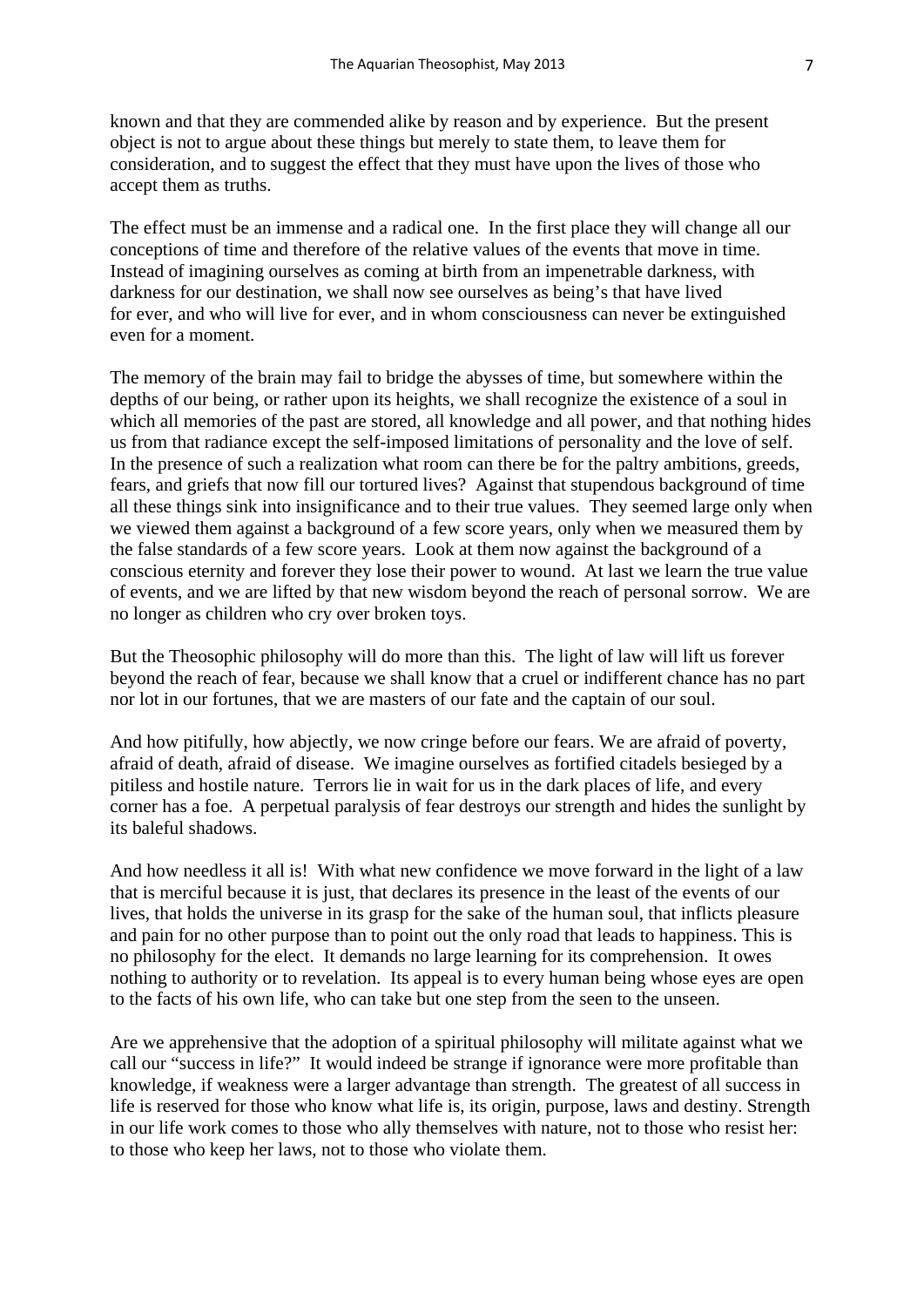

We reproduce below the monthly report of **[www.TheosophyOnline.com](http://www.theosophyonline.com/)** and associated websites, valid for May 23rd.

There is one book in French, four articles in Italian and 30 texts in Spanish, among which two books. In English, we have **623** articles. These are the eight items published in the period between 22 April and 23 May:

- 1. **The Cycle of the Teacher** *John Garrigues*
- 2. **On Guarding Alertness** *Acharya Shantideva*
- 3. **Something Left Undone** *Henry Wadsworth Longfellow*
- 4. **Geoffrey Farthing and the Algeo Letters** *Carlos Cardoso Aveline*
- 5. **Defending the Old Lady from Rome** *Three Italian Theosophists*
- 6. **Real Knowledge** *Damodar K. Mavalankar*
- 7. **How to Develop Occult Powers** *Carlos Cardoso Aveline*
- 8. **The Aquarian Theosophist**, April 2013

000

**We have undertaken a high mission** and a heavy task - not because we think ourselves so eminently fit, but because we see the need and there is no one else to do it; and we also know that we will not be left alone in the doing. So, what we have to give are the salient points, clear and definite (….) so that thought shall be directed to them; to make the points so striking that they cannot be passed over (….) ; and that they shall stand as facts, and

[Robert Crosbie, in "The Friendly Philosopher", Theosophy Co., p. 370.]

facts only, before the mind, verifiable by anyone who cares enough to do so.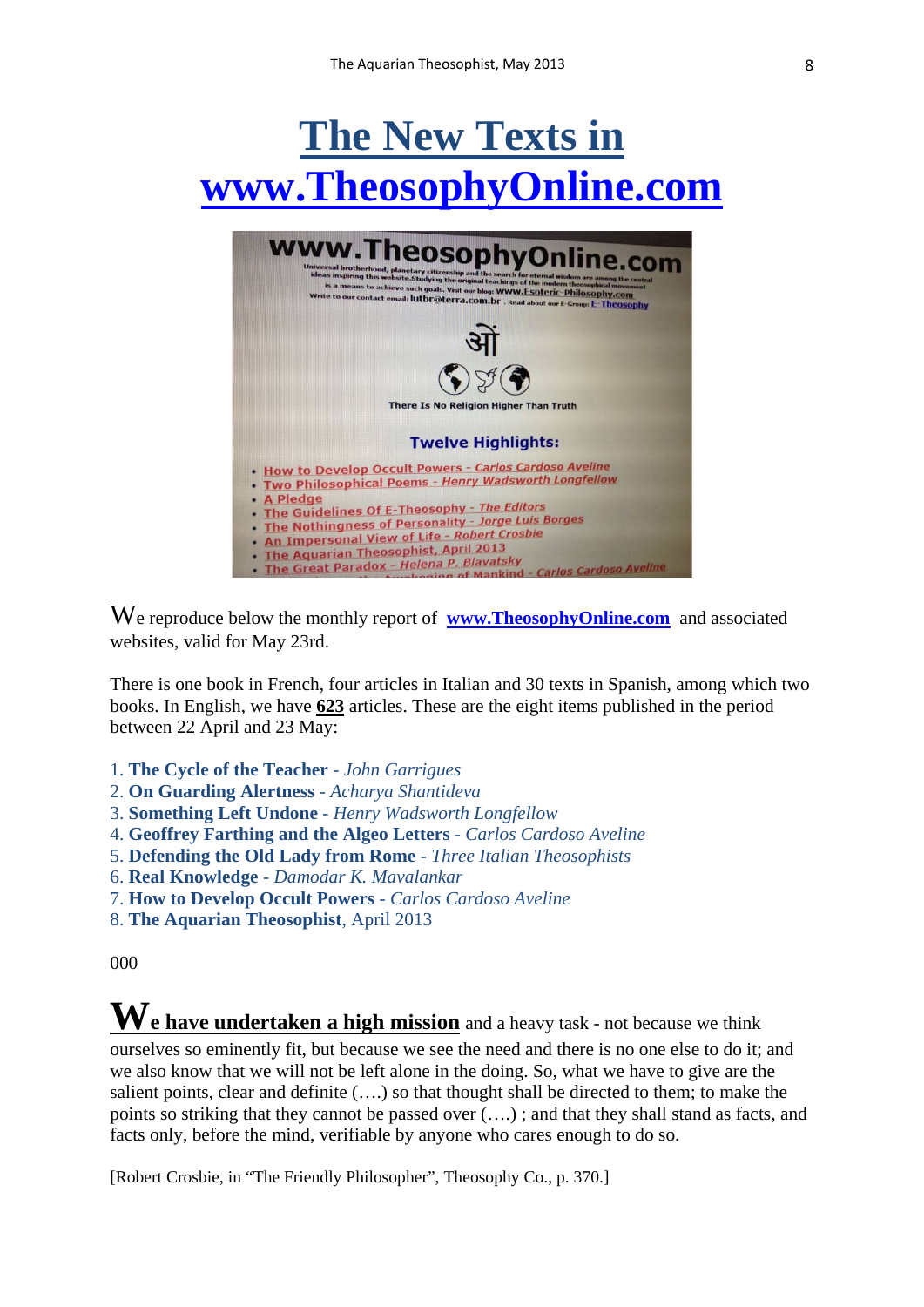### **On Listening to Our Own Voice** Why Spend Your Life Letting Other People Manipulate You?

#### Eva Wong

#### **Yang-Chu said:**

If you live to be a hundred, it is considered a long life. However, only one in a thousand persons is that lucky. But if we take a person who has lived a hundred years and look at the time he has spent in his life, we will realize that a hundred years is not a long life. Out of these years, childhood and old age take up at least half the time. In addition, half the day he is asleep. Not to mention the hours during the day that he has idled away. What does that leave him? Moreover, if you take out the times when he is ill, sad, confused, suffering, and not feeling good, there isn't much time left that he can enjoy or be free.

Some people think they can find satisfaction in good food, fine clothes, lively music, and sexual pleasure. However, when they have all these things, they are not satisfied. They realize happiness is not simply having their material needs met. Thus, society has set up a system of rewards that go beyond material goods. These include titles, social recognition, status, and political power, all wrapped up in a package called self-fulfillment. Attracted by these prizes and goaded on by social pressure, people spend their short lives tiring body and mind to chase after these goals.

Perhaps this gives them the feeling that they have achieved something in their lives, but in reality they have sacrificed a lot in life. They can no longer see, hear, act, feel, or think from their hearts. Everything they do is dictated by whether it can get them social gains. In the end, they've spent their lives following other people's demands and never lived a life of their own. How different is this from the life of a slave or a prisoner?

The ancients understood that life is only a temporary sojourn in this world, and death a temporary departure. In our short time here, we should listen to our own voices and follow our own hearts. Why not be free and live your own life? Why follow other people's rules and live to please others? When something enjoyable comes your way, you should enjoy it fully. Don't be imprisoned by name or title, for social conventions can lead you away from the natural order of things. It doesn't matter whether you will be remembered in generations ahead, because you will not be there to see it.

Why spend your life letting other people manipulate you just to get a name and reputation? Why not let your life be guided by your own heart and live without the burdens of fame and recognition?

[The above text is reproduced from the volume "*Lieh-Tzu, A Taoist Guide to Practical Living*", by Eva Wong, Shambhala Dragon Editions, Boston and London, 2001, 247 pp., pp. 190-191, Chapter 73. Original title, given by Eva Wong: "Life - Temporarily Staying in the World; Death - Temporarily Leaving".]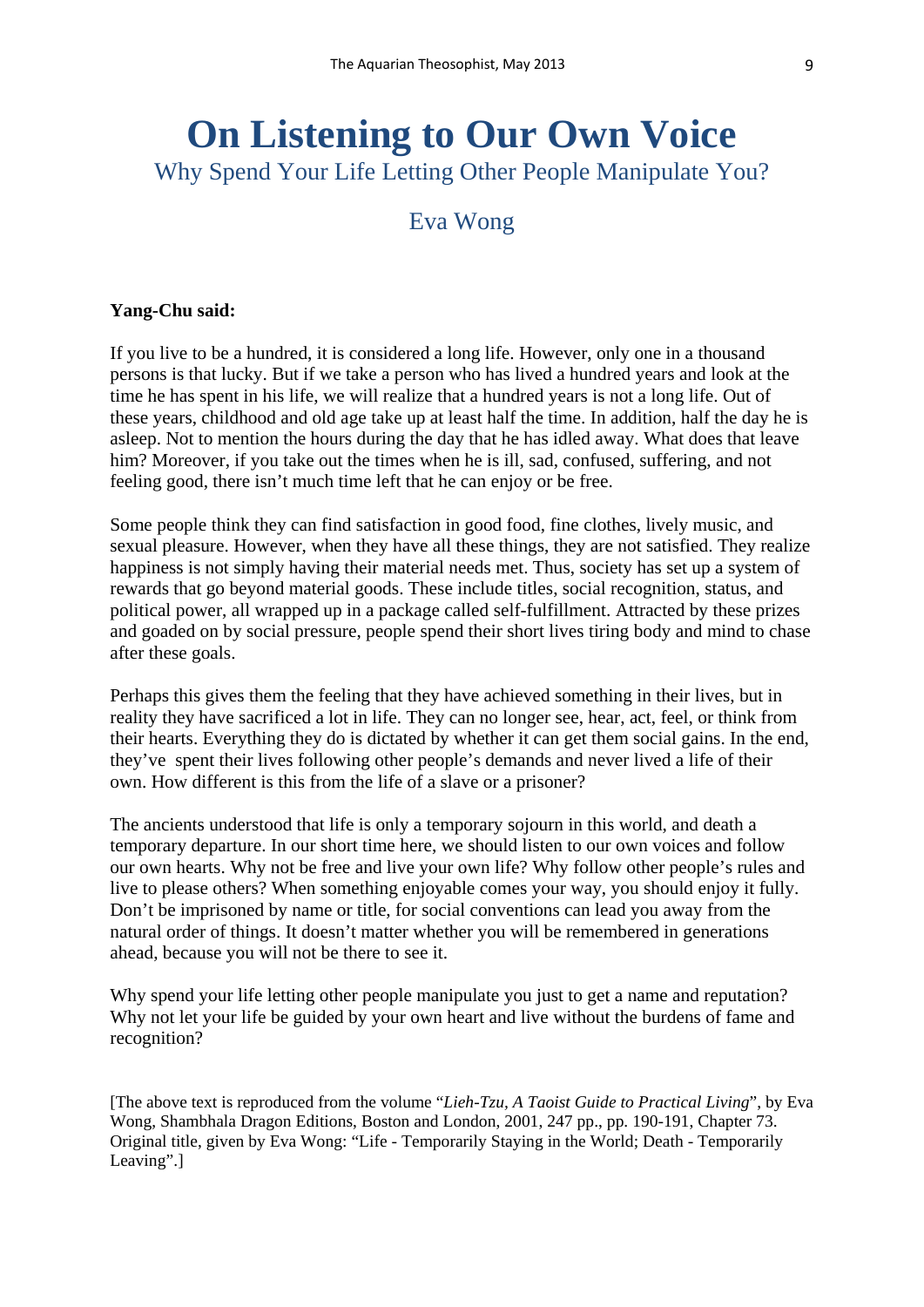### **From** *E-Theosophy***, the Yahoo E-Group: How the Light Will be Shed**



 ${\bf T}$ he sun of Theosophy must shine for all, not for a part. There is more of this **movement than you have yet had an inkling of, and the work of the T.S. is linked in with similar work that is secretly going on in all parts of the world. Even in the T.S. there is a division, managed by a Greek Brother about which not a person in the Society has a suspicion excepting the old woman and Olcott; and even he only knows it is progressing, and occasionally executes an order I send him in connection with it. (...) Europe will not be overlooked, never fear; but perhaps you even may not anticipate** *how* **the light will be shed there."** 

[From 'The Mahatma Letters to A.P. Sinnett", T.U.P., Letter XLVII p. 271.]

0000

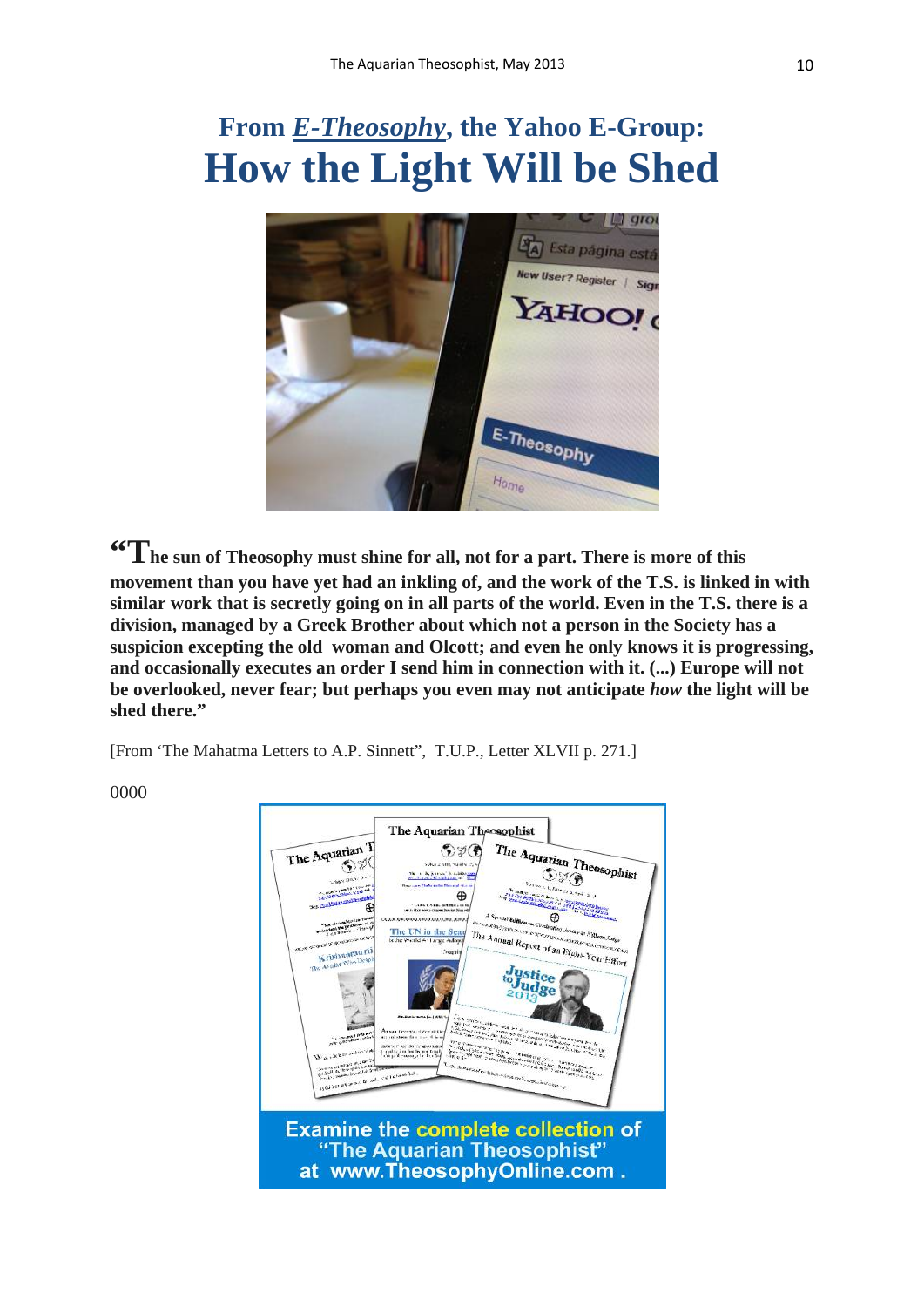## **Let's Live Happily…**



**"Let us, then, live happily we who possess nothing. Let us live like the Shining Ones nourished on joy. Victory breeds hatred; the vanquished dwell in suffering; but the tranquil man disregarding both victory and defeat lives happily." [The Dhammapada]**

[From the article "All Life Is Good", by Carlos Cardoso Aveline, which can be read at [www.TheosophyOnline.com](http://www.theosophyonline.com/) .]

## **On Learning From Everything**



**"Learn from all thou comest in contact with. Learn from the wicked as from the good; do, as the wise bee doeth, which extracts sweet honey from the bitterest plant, truly."**

[From the text "Seven Mongolian Aphorisms", by Helena P. Blavatsky, which is available at [www.TheosophyOnline.com](http://www.theosophyonline.com/) .]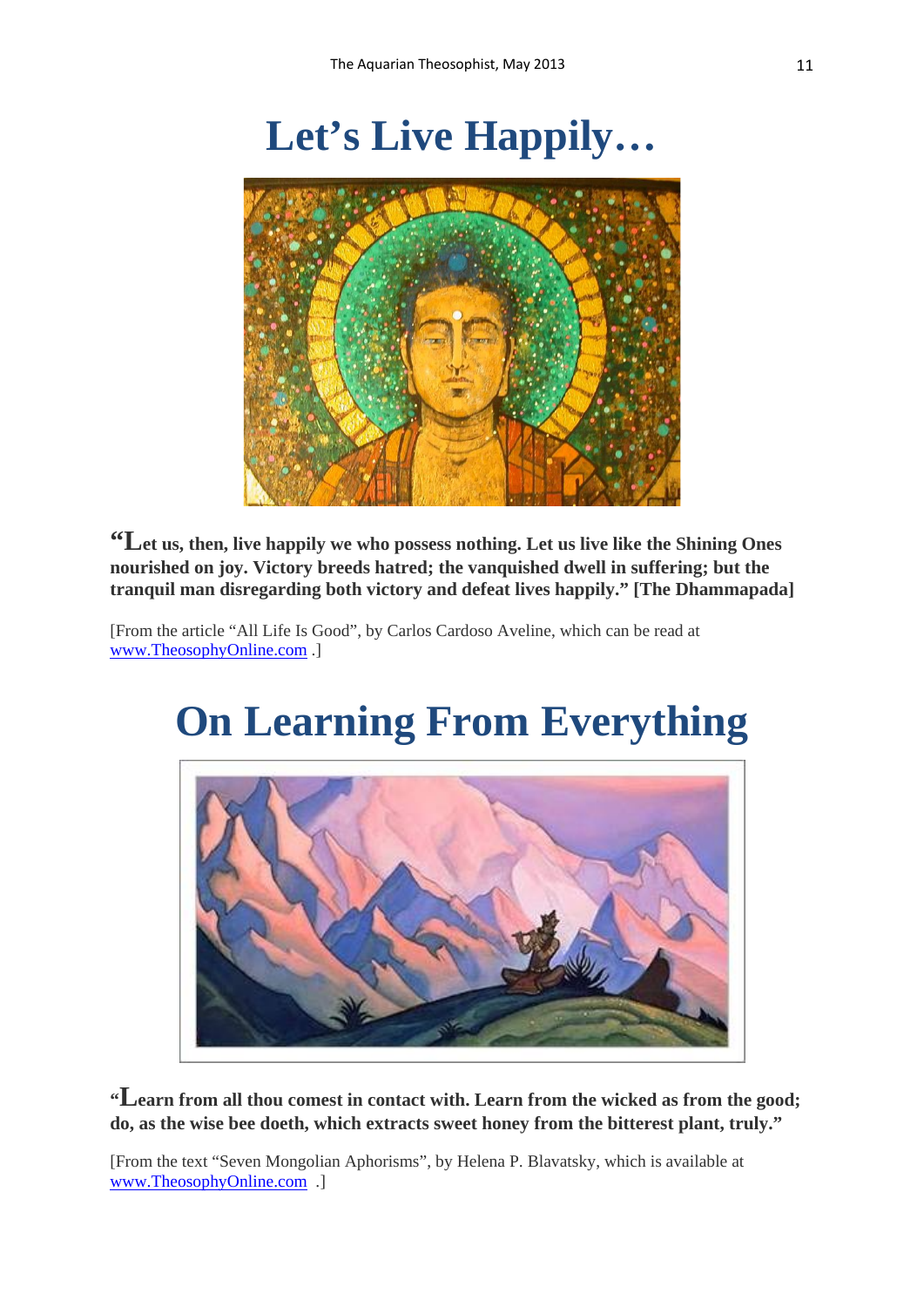### **Reflections on Gandhi** Saints Should Be Judged Guilty Until They Are Proved Innocent

#### **George Orwell**



**George Orwell (left) writes a unique and polemical essay on Mahatma Gandhi**

Saints should always be judged guilty until they are proved innocent, but the tests that have to be applied to them are not, of course, the same in all cases.

In Gandhi's case the questions one feels inclined to ask are: to what extent was Gandhi moved by vanity - by the consciousness of himself as a humble, naked old man, sitting on a praying mat and shaking empires by sheer spiritual power - and to what extent did he compromise his own principles by entering politics, which of their nature are inseparable from coercion and fraud?

To give a definite answer one would have to study Gandhi's acts and writings in immense detail, for his whole life was a sort of pilgrimage in which every act was significant. But this partial autobiography, which ends in the nineteen-twenties, is strong evidence in his favor, all the more because it covers what he would have called the unregenerate part of his life and reminds one that inside the saint, or near-saint, there was a very shrewd, able person who could, if he had chosen, have been a brilliant success as a lawyer, an administrator or perhaps even a businessman.

At about the time when the autobiography first appeared I remember reading its opening chapters in the ill-printed pages of some Indian newspaper. They made a good impression on me, which Gandhi himself at that time did not. The things that one associated with him home-spun cloth, "soul forces" and vegetarianism - were unappealing, and his medievalist program was obviously not viable in a backward, starving, over-populated country. It was also apparent that the British were making use of him, or thought they were making use of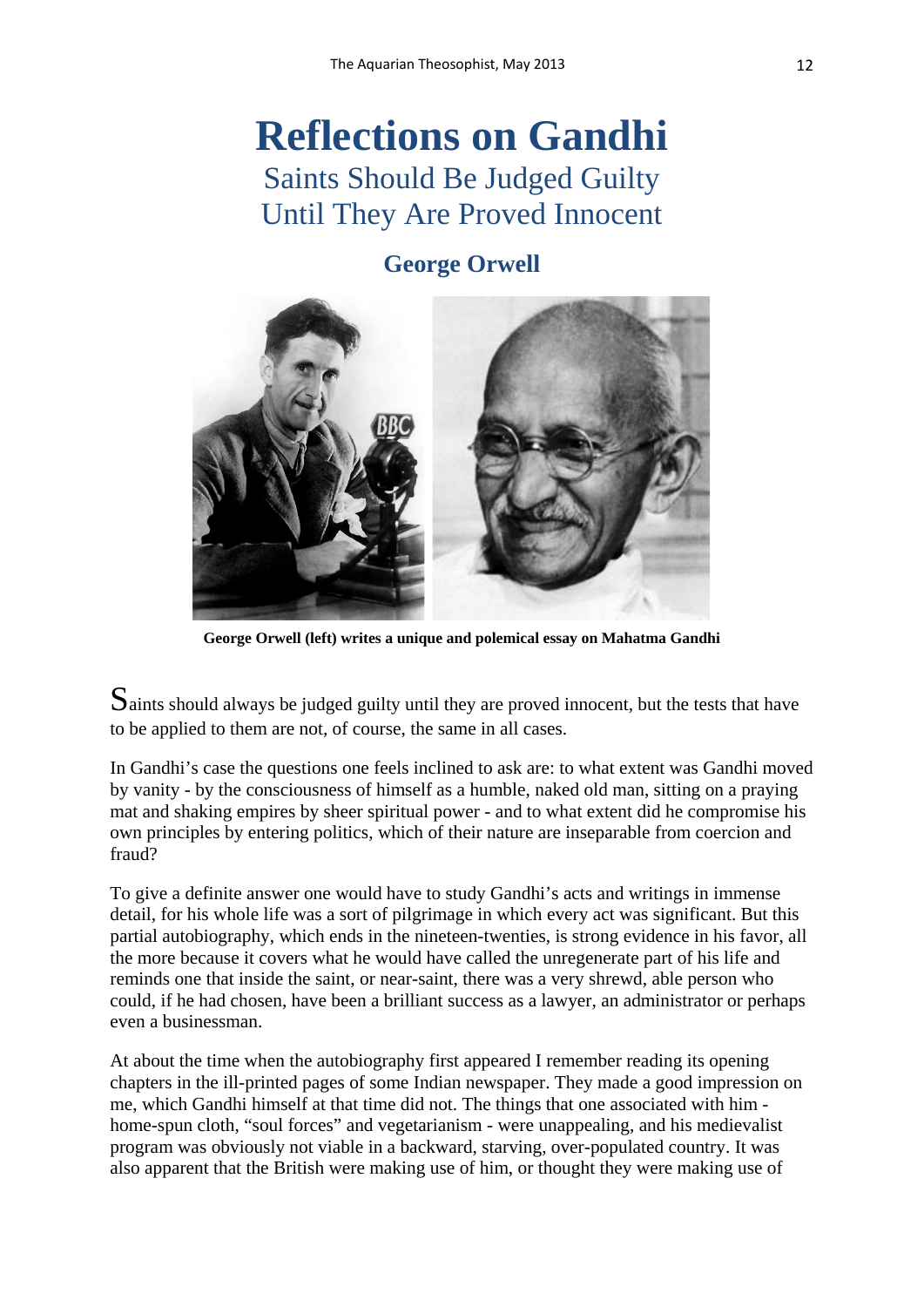him. Strictly speaking, as a Nationalist, he was an enemy, but since in every crisis he would exert himself to prevent violence - which, from the British point of view, meant preventing any effective action whatever - he could be regarded as "our man". In private this was sometimes cynically admitted. The attitude of the Indian millionaires was similar. Gandhi called upon them to repent, and naturally they preferred him to the Socialists and Communists who, given the chance, would actually have taken their money away. How reliable such calculations are in the long run is doubtful; as Gandhi himself says, "in the end deceivers deceive only themselves"; but at any rate the gentleness with which he was nearly always handled was due partly to the feeling that he was useful. The British Conservatives only became really angry with him when, as in 1942, he was in effect turning his non-violence against a different conqueror.

But I could see even then that the British officials who spoke of him with a mixture of amusement and disapproval also genuinely liked and admired him, after a fashion. Nobody ever suggested that he was corrupt, or ambitious in any vulgar way, or that anything he did was actuated by fear or malice. In judging a man like Gandhi one seems instinctively to apply high standards, so that some of his virtues have passed almost unnoticed. For instance, it is clear even from the autobiography that his natural physical courage was quite outstanding: the manner of his death was a later illustration of this, for a public man who attached any value to his own skin would have been more adequately guarded. Again, he seems to have been quite free from that maniacal suspiciousness which, as E. M. Forster rightly says in *A Passage to India*, is the besetting Indian vice, as hypocrisy is the British vice. Although no doubt he was shrewd enough in detecting dishonesty, he seems wherever possible to have believed that other people were acting in good faith and had a better nature through which they could be approached. And though he came of a poor middle-class family, started life rather unfavorably, and was probably of unimpressive physical appearance, he was not afflicted by envy or by the feeling of inferiority. Color feeling when he first met it in its worst form in South Africa, seems rather to have astonished him. Even when he was fighting what was in effect a color war, he did not think of people in terms of race or status. The governor of a province, a cotton millionaire, a half-starved Dravidian coolie, a British private soldier were all equally human beings, to be approached in much the same way. It is noticeable that even in the worst possible circumstances, as in South Africa when he was making himself unpopular as the champion of the Indian community, he did not lack European friends.

Written in short lengths for newspaper serialization, the autobiography is not a literary masterpiece, but it is the more impressive because of the commonplaceness of much of its material. It is well to be reminded that Gandhi started out with the normal ambitions of a young Indian student and only adopted his extremist opinions by degrees and, in some cases, rather unwillingly. There was a time, it is interesting to learn, when he wore a top hat, took dancing lessons, studied French and Latin, went up the Eiffel Tower and even tried to learn the violin - all this was the idea of assimilating European civilization as thoroughly as possible. He was not one of those saints who are marked out by their phenomenal piety from childhood onwards, nor one of the other kind who forsake the world after sensational debaucheries. He makes full confession of the misdeeds of his youth, but in fact there is not much to confess. As a frontispiece to the book there is a photograph of Gandhi's possessions at the time of his death. The whole outfit could be purchased for about 5 pounds, and Gandhi's sins, at least his fleshly sins, would make the same sort of appearance if placed all in one heap. A few cigarettes, a few mouthfuls of meat, a few annas pilfered in childhood from the maidservant, two visits to a brothel (on each occasion he got away without "doing anything"), one narrowly escaped lapse with his landlady in Plymouth, one outburst of temper - that is about the whole collection.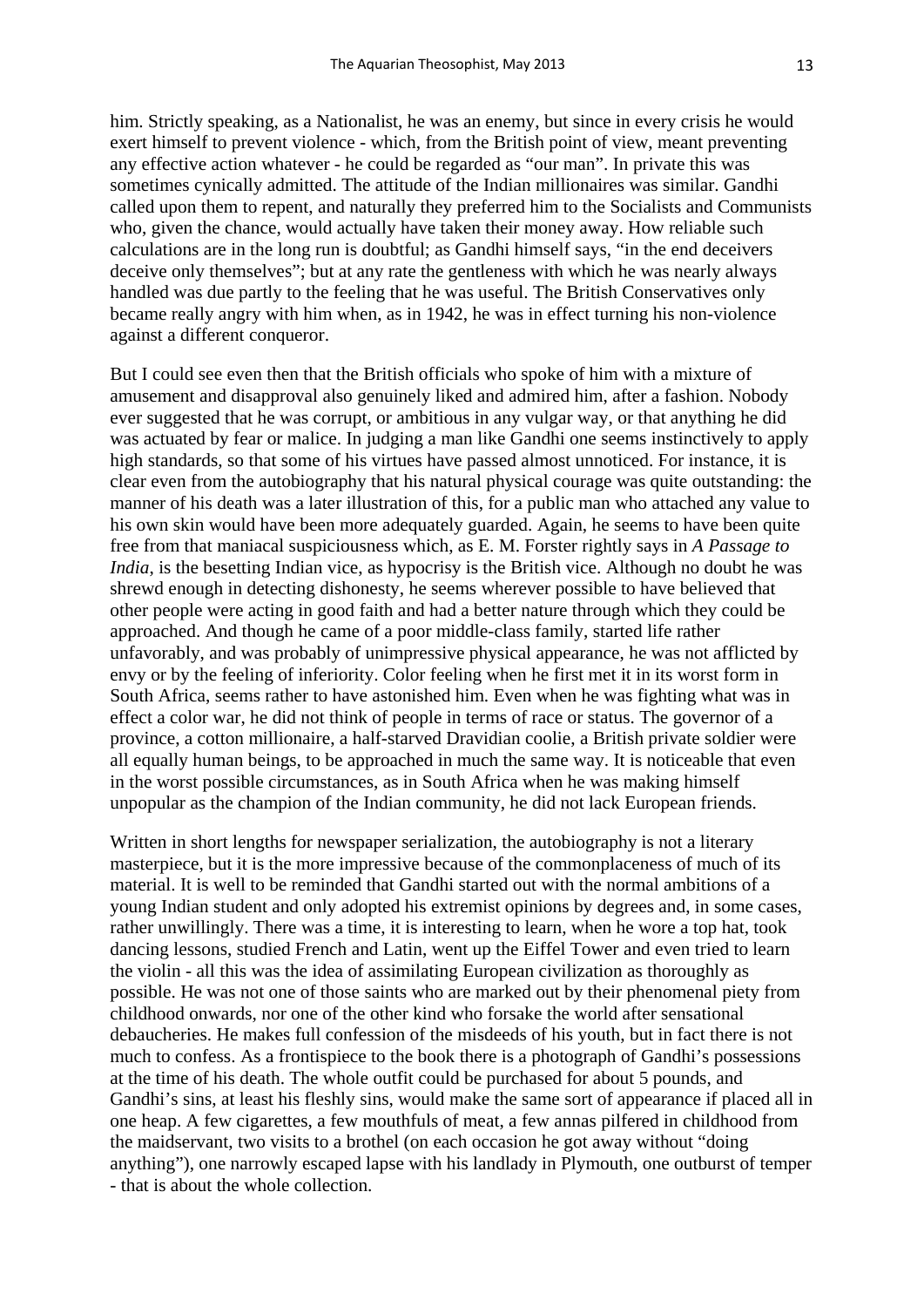Almost from childhood onwards he had a deep earnestness, an attitude ethical rather than religious, but, until he was about thirty, no very definite sense of direction. His first entry into anything describable as public life was made by way of vegetarianism. Underneath his less ordinary qualities one feels all the time the solid middle-class businessmen who were his ancestors. One feels that even after he had abandoned personal ambition he must have been a resourceful, energetic lawyer and a hard-headed political organizer, careful in keeping down expenses, an adroit handler of committees and an indefatigable chaser of subscriptions. His character was an extraordinarily mixed one, but there was almost nothing in it that you can put your finger on and call bad, and I believe that even Gandhi's worst enemies would admit that he was an interesting and unusual man who enriched the world simply by being alive. Whether he was also a lovable man, and whether his teachings can have much for those who do not accept the religious beliefs on which they are founded, I have never felt fully certain.

Of late years it has been the fashion to talk about Gandhi as though he were not only sympathetic to the Western Left-wing movement, but were integrally part of it. Anarchists and pacifists, in particular, have claimed him for their own, noticing only that he was opposed to centralism and State violence and ignoring the other-worldly, anti-humanist tendency of his doctrines. But one should, I think, realize that Gandhi's teachings cannot be squared with the belief that Man is the measure of all things and that our job is to make life worth living on this earth, which is the only earth we have. They make sense only on the assumption that God exists and that the world of solid objects is an illusion to be escaped from. It is worth considering the disciplines which Gandhi imposed on himself and which - though he might not insist on every one of his followers observing every detail - he considered indispensable if one wanted to serve either God or humanity. First of all, no meat-eating, and if possible no animal food in any form. (Gandhi himself, for the sake of his health, had to compromise on milk, but seems to have felt this to be a backsliding.) No alcohol or tobacco, and no spices or condiments even of a vegetable kind, since food should be taken not for its own sake but solely in order to preserve one's strength. Secondly, if possible, no sexual intercourse. If sexual intercourse must happen, then it should be for the sole purpose of begetting children and presumably at long intervals. Gandhi himself, in his middle thirties, took the vow of brahmacharya, which means not only complete chastity but the elimination of sexual desire. This condition, it seems, is difficult to attain without a special diet and frequent fasting. One of the dangers of milk-drinking is that it is apt to arouse sexual desire. And finally - this is the cardinal point - for the seeker after goodness there must be no close friendships and no exclusive loves whatever.

Close friendships, Gandhi says, are dangerous, because "friends react on one another" and through loyalty to a friend one can be led into wrong-doing. This is unquestionably true. Moreover, if one is to love God, or to love humanity as a whole, one cannot give one's preference to any individual person. This again is true, and it marks the point at which the humanistic and the religious attitude cease to be reconcilable. To an ordinary human being, love means nothing if it does not mean loving some people more than others. The autobiography leaves it uncertain whether Gandhi behaved in an inconsiderate way to his wife and children, but at any rate it makes clear that on three occasions he was willing to let his wife or a child die rather than administer the animal food prescribed by the doctor. It is true that the threatened death never actually occurred, and also that Gandhi - with, one gathers, a good deal of moral pressure in the opposite direction - always gave the patient the choice of staying alive at the price of committing a sin: still, if the decision had been solely his own, he would have forbidden the animal food, whatever the risks might be. There must, he says, be some limit to what we will do in order to remain alive, and the limit is well on this side of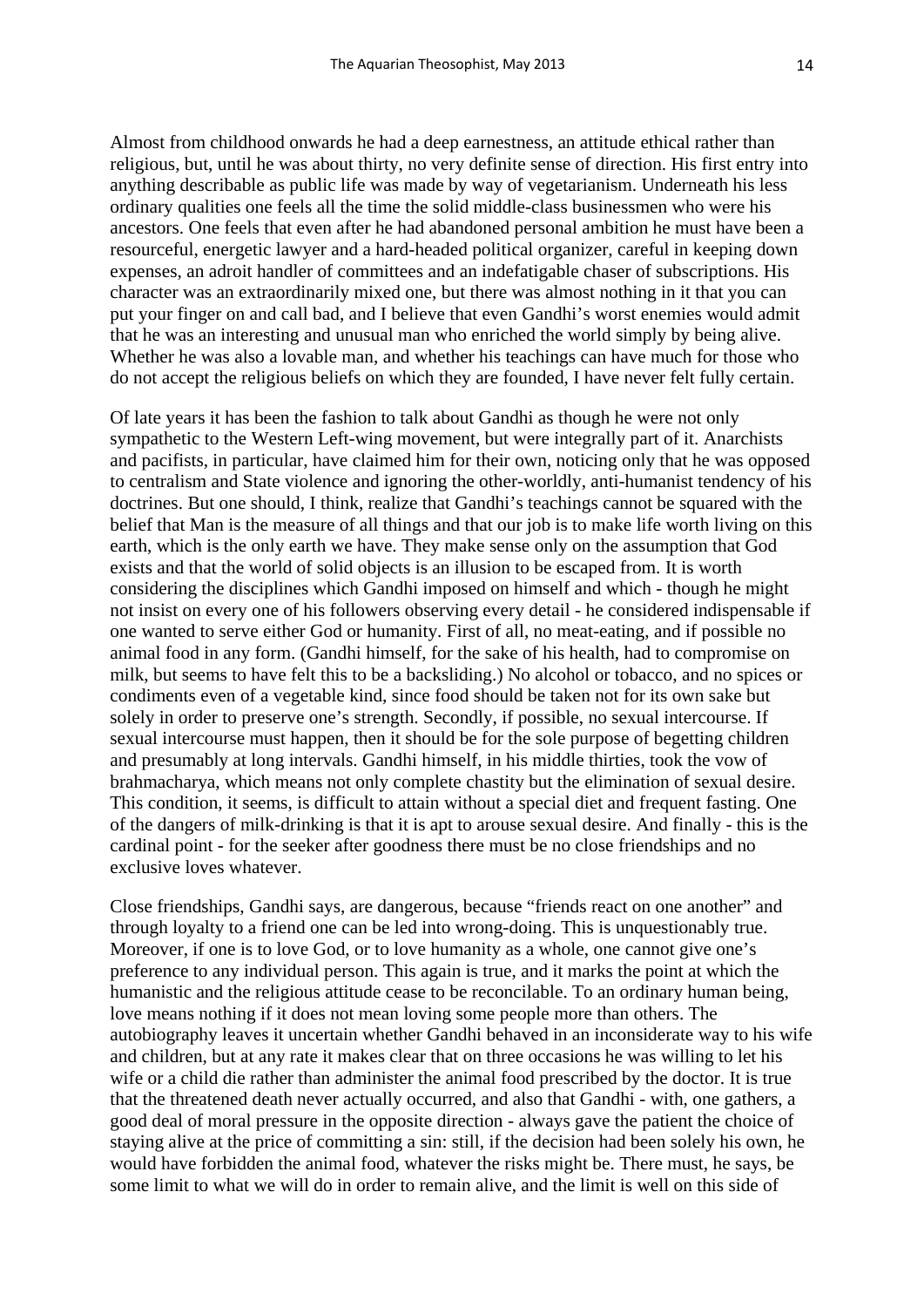chicken broth. This attitude is perhaps a noble one, but, in the sense which - I think - most people would give to the word, it is inhuman. The essence of being human is that one does not seek perfection, that one is sometimes willing to commit sins for the sake of loyalty, that one does not push asceticism to the point where it makes friendly intercourse impossible, and that one is prepared in the end to be defeated and broken up by life, which is the inevitable price of fastening one's love upon other human individuals. No doubt alcohol, tobacco, and so forth, are things that a saint must avoid, but sainthood is also a thing that human beings must avoid. There is an obvious retort to this, but one should be wary about making it. In this yogiridden age, it is too readily assumed that "non-attachment" is not only better than a full acceptance of earthly life, but that the ordinary man only rejects it because it is too difficult: in other words, that the average human being is a failed saint. It is doubtful whether this is true. Many people genuinely do not wish to be saints, and it is probable that some who achieve or aspire to sainthood have never felt much temptation to be human beings. If one could follow it to its psychological roots, one would, I believe, find that the main motive for "non-attachment" is a desire to escape from the pain of living, and above all from love, which, sexual or non-sexual, is hard work. But it is not necessary here to argue whether the other-worldly or the humanistic ideal is "higher". The point is that they are incompatible. One must choose between God and Man, and all "radicals" and "progressives", from the mildest Liberal to the most extreme Anarchist, have in effect chosen Man.

However, Gandhi's pacifism can be separated to some extent from his other teachings. Its motive was religious, but he claimed also for it that it was a definitive technique, a method, capable of producing desired political results. Gandhi's attitude was not that of most Western pacifists. *Satyagraha*, first evolved in South Africa, was a sort of non-violent warfare, a way of defeating the enemy without hurting him and without feeling or arousing hatred. It entailed such things as civil disobedience, strikes, lying down in front of railway trains, enduring police charges without running away and without hitting back, and the like. Gandhi objected to "passive resistance" as a translation of *Satyagraha*: in Gujarati, it seems, the word means "firmness in the truth".

In his early days Gandhi served as a stretcher-bearer on the British side in the Boer War, and he was prepared to do the same again in the war of 1914-18. Even after he had completely abjured violence he was honest enough to see that in war it is usually necessary to take sides. He did not - indeed, since his whole political life centred round a struggle for national independence, he could not - take the sterile and dishonest line of pretending that in every war both sides are exactly the same and it makes no difference who wins. Nor did he, like most Western pacifists, specialize in avoiding awkward questions. In relation to the late war **[1]**, one question that every pacifist had a clear obligation to answer was:

"What about the Jews? Are you prepared to see them exterminated? If not, how do you propose to save them without resorting to war?"

I must say that I have never heard, from any Western pacifist, an honest answer to this question, though I have heard plenty of evasions, usually of the "you're another" type. But it so happens that Gandhi was asked a somewhat similar question in 1938 and that his answer is on record in Mr. Louis Fischer's "Gandhi and Stalin". According to Mr. Fischer, Gandhi's view was that the German Jews ought to commit collective suicide, which "would have aroused the world and the people of Germany to Hitler's violence." After the war he justified himself: the Jews had been killed anyway, and might as well have died significantly. One has the impression that this attitude staggered even so warm an admirer as Mr. Fischer, but Gandhi was merely being honest. If you are not prepared to take life, you must often be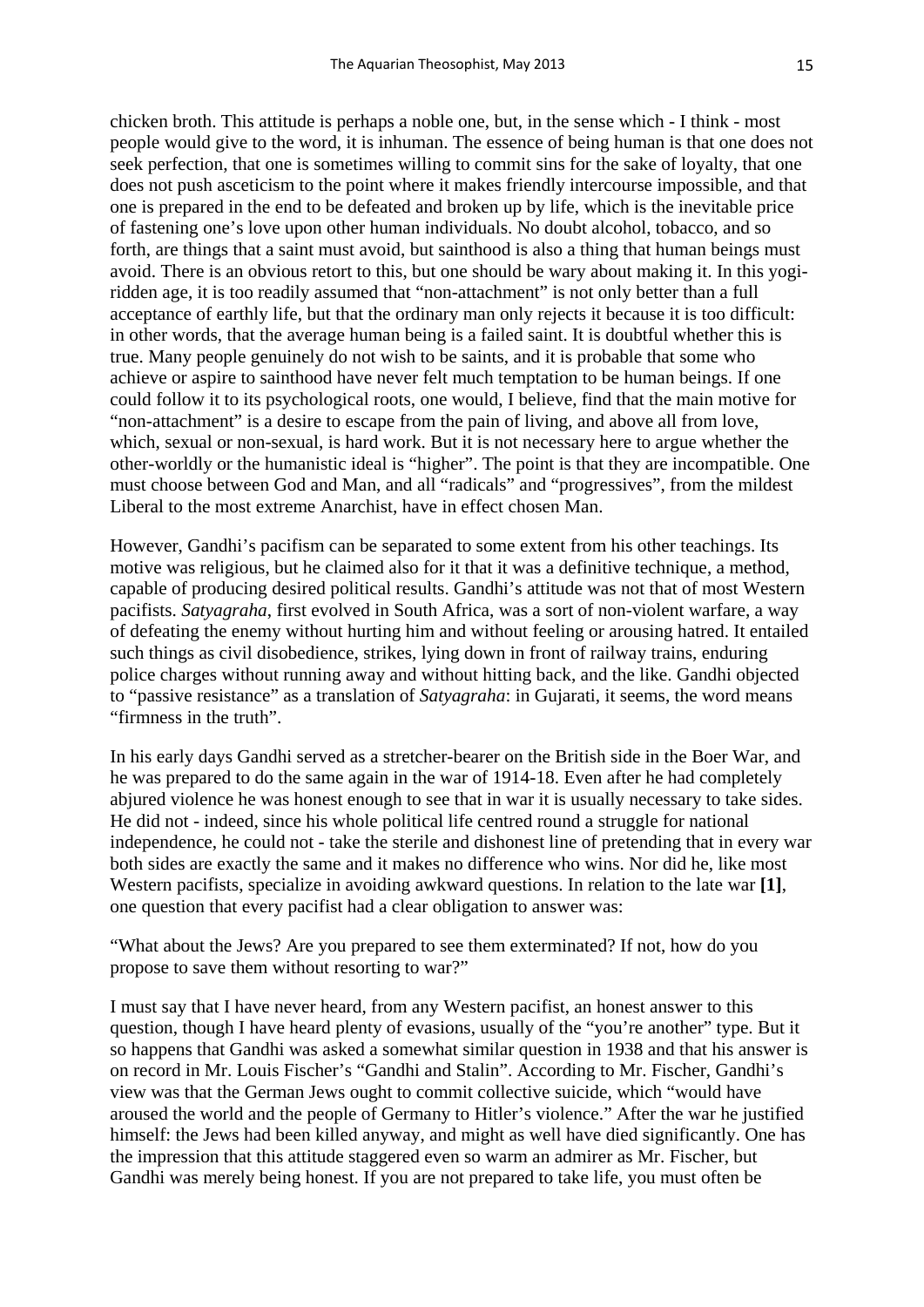prepared for lives to be lost in some other way. When, in 1942, he urged non-violent resistance against a Japanese invasion, he was ready to admit that it might cost several million deaths.

At the same time there is reason to think that Gandhi, who after all was born in 1869, did not understand the nature of totalitarianism and saw everything in terms of his own struggle against the British government. The important point here is not so much that the British treated him forbearingly as that he was always able to command publicity. As can be seen from the phrase quoted above, he believed in "arousing the world", which is only possible if the world gets a chance to hear what you are doing. It is difficult to see how Gandhi's methods could be applied in a country where opponents of the regime disappear in the middle of the night and are never heard of again. Without a free press and the right of assembly, it is impossible not merely to appeal to outside opinion, but to bring a mass movement into being, or even to make your intentions known to your adversary. Is there a Gandhi in Russia at this moment? And if there is, what is he accomplishing? **[2]** The Russian masses could only practise civil disobedience if the same idea happened to occur to all of them simultaneously, and even then, to judge by the history of the Ukraine famine, it would make no difference. But let it be granted that non-violent resistance can be effective against one's own government, or against an occupying power: even so, how does one put it into practise internationally? Gandhi's various conflicting statements on the late war seem to show that he felt the difficulty of this. Applied to foreign politics, pacifism either stops being pacifist or becomes appeasement. Moreover the assumption, which served Gandhi so well in dealing with individuals, that all human beings are more or less approachable and will respond to a generous gesture, needs to be seriously questioned. It is not necessarily true, for example, when you are dealing with lunatics. Then the question becomes: Who is sane? Was Hitler sane? And is it not possible for one whole culture to be insane by the standards of another? And, so far as one can gauge the feelings of whole nations, is there any apparent connection between a generous deed and a friendly response? Is gratitude a factor in international politics?

These and kindred questions need discussion, and need it urgently, in the few years left to us before somebody presses the button and the rockets begin to fly. **[3]** It seems doubtful whether civilization can stand another major war, and it is at least thinkable that the way out lies through non-violence. It is Gandhi's virtue that he would have been ready to give honest consideration to the kind of question that I have raised above; and, indeed, he probably did discuss most of these questions somewhere or other in his innumerable newspaper articles. One feels of him that there was much he did not understand, but not that there was anything that he was frightened of saying or thinking. I have never been able to feel much liking for Gandhi, but I do not feel sure that as a political thinker he was wrong in the main, nor do I believe that his life was a failure. It is curious that when he was assassinated, many of his warmest admirers exclaimed sorrowfully that he had lived just long enough to see his life work in ruins, because India was engaged in a civil war which had always been foreseen as one of the byproducts of the transfer of power. But it was not in trying to smooth down Hindu-Moslem rivalry that Gandhi had spent his life. His main political objective, the peaceful ending of British rule, had after all been attained. As usual the relevant facts cut across one another. On the other hand, the British did get out of India without fighting, an event which very few observers indeed would have predicted until about a year before it happened. On the other hand, this was done by a Labour government, and it is certain that a Conservative government, especially a government headed by Churchill, would have acted differently. But if, by 1945, there had grown up in Britain a large body of opinion sympathetic to Indian independence, how far was this due to Gandhi's personal influence? And if, as may